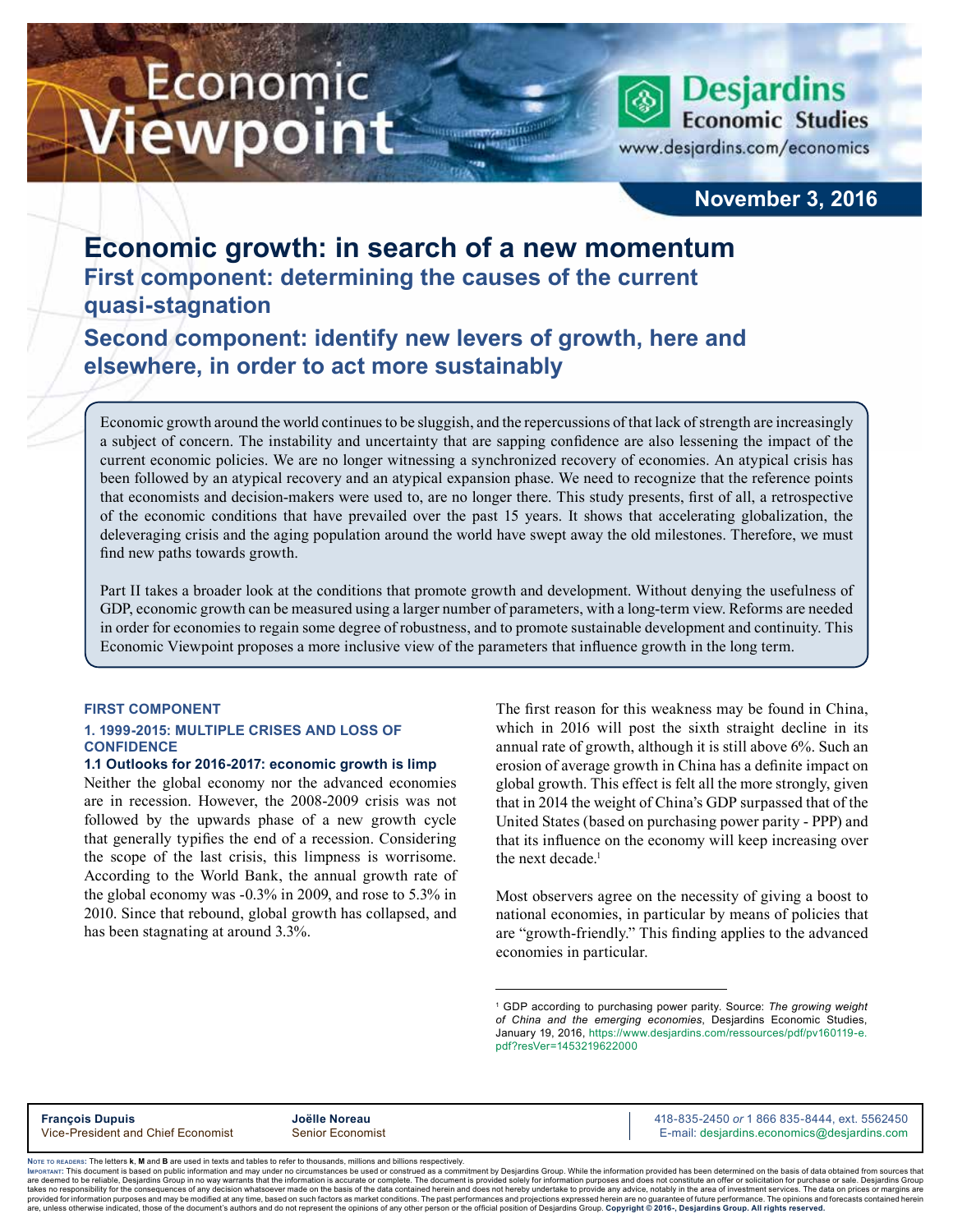

| World GDP growth (adjusted for PPP*) and inflation rate |              |                     |        |       |                    |        |       |  |
|---------------------------------------------------------|--------------|---------------------|--------|-------|--------------------|--------|-------|--|
|                                                         | Weight** (%) | Real GDP growth (%) |        |       | Inflation rate (%) |        |       |  |
| Country or zone                                         |              | 2015                | 2016f  | 2017f | 2015               | 2016f  | 2017f |  |
| <b>Advanced economies</b>                               | 39.9         | 2.1                 | 1.5    | 1.8   | 0.3                | 0.8    | 1.6   |  |
| <b>United States</b>                                    | 16.1         | 2.6                 | 1.6    | 2.4   | 0.1                | 1.3    | 2.1   |  |
| Canada                                                  | 1.4          | 1.1                 | 1.2    | 1.9   | 1.1                | 1.5    | 1.9   |  |
| Quebec                                                  | 0.3          | 1.1                 | 1.3    | 1.6   | 1.1                | 0.7    | 1.4   |  |
| Ontario                                                 | 0.5          | 2.6                 | 2.6    | 2.3   | 1.2                | 1.8    | 2.1   |  |
| Japan                                                   | 4.3          | 0.6                 | 0.6    | 0.6   | 0.8                | $-0.2$ | 0.4   |  |
| United Kingdom                                          | 2.3          | 2.2                 | 1.8    | 0.9   | 0.0                | 0.7    | 2.0   |  |
| Euro zone                                               | 12.1         | 1.9                 | 1.5    | 1.3   | 0.0                | 0.2    | 1.3   |  |
| Germany                                                 | 3.4          | 1.5                 | 1.7    | 1.3   | 0.2                | 0.4    | 1.5   |  |
| France                                                  | 2.4          | 1.2                 | 1.2    | 1.2   | 0.0                | 0.2    | 1.2   |  |
| Italy                                                   | 2.0          | 0.6                 | 0.7    | 0.9   | 0.0                | $-0.1$ | 0.8   |  |
| Other countries                                         | 4.1          | 1.3                 | 1.4    | 1.4   | 0.5                | 0.8    | 1.2   |  |
| Australia                                               | 1.0          | 2.4                 | 3.0    | 3.0   | 1.5                | 1.3    | 2.2   |  |
| <b>Emerging and developing economies</b>                | 60.1         | 3.9                 | 3.8    | 4.3   | 6.5                | 12.0   | 8.7   |  |
| North Asia                                              | 24.6         | 6.9                 | 6.7    | 6.4   | 1.9                | 2.4    | 2.4   |  |
| China                                                   | 16.6         | 6.9                 | 6.6    | 6.2   | 1.4                | 2.0    | 1.9   |  |
| India                                                   | 6.8          | 7.2                 | 7.6    | 7.5   | 4.9                | 5.2    | 5.1   |  |
| South Asia                                              | 5.1          | 4.4                 | 4.5    | 4.4   | 2.9                | 2.0    | 3.0   |  |
| Latin America                                           | 7.1          | $-0.8$              | $-0.9$ | 1.7   | 21.3               | 59.8   | 40.4  |  |
| Mexico                                                  | 2.0          | 2.5                 | 2.1    | 2.4   | 2.7                | 3.2    | 3.4   |  |
| <b>Brazil</b>                                           | 3.0          | $-3.9$              | $-3.2$ | 1.1   | 9.0                | 7.3    | 5.3   |  |
| Eastern Europe                                          | 7.6          | $-0.3$              | 1.3    | 2.2   | 9.8                | 5.1    | 4.8   |  |
| Russia                                                  | 3.5          | $-3.7$              | $-0.6$ | 1.2   | 15.6               | 6.3    | 5.4   |  |
| Other countries                                         | 15.6         | 3.2                 | 2.2    | 2.6   | 5.5                | 7.7    | 7.1   |  |
| South Africa                                            | 0.6          | 1.2                 | 0.4    | 1.3   | 4.6                | 6.4    | 5.9   |  |
| World                                                   | 100.0        | 3.2                 | 2.9    | 3.3   | 2.9                | 5.6    | 4.7   |  |

**Table 1**

f: forecasts; \* Purchasing power parities: Exchange rate that equates the costs of a broad basket of goods and services across countries; \*\* 2014. Sources: World Bank, Consensus Forecasts and Desjardins, Economic Studies

That said, the deceleration of the Chinese economy is not the only reason behind lacklustre global outlooks:

- In the United States, real GDP growth will be limited to 1.6% in 2016 and 2.4% in 2017. But the surge in U.S. consumption is encouraging.
- Europe is not enjoying the promised benefits of a single currency, is hanging onto its only source of robustness (Germany), and is struggling to allay business concerns about the difficulties of European integration.
- Japan is recovering to some degree, but since 2009 its growth has been flirting with rates of zero.
- The United Kingdom's decision to exit the European Union (Brexit) has initially shaken the markets, but the turbulence will not end there: we must expect a good deal of uncertainty still to come.
- Russia and Brazil, two emerging economic powerhouses, are still mired in recession. Growth will soon make a comeback.

The inflation trends in the advanced countries are still generally weak, and while deflation is not a concern for all the central banks, the risk of a generalized price slump remains a subject of debate.

In this context, efforts to achieve growth by means of expansionist budgetary policies are being thwarted by the limits imposed by high levels of public debt. We must also take into account the fact that the effects of fiscal leverage are limited. In addition, monetary policy really has no room left with which to encourage investment or to avoid risks of deflation. Finally, many businesses have failed to wake up and confront the new challenges of competition and technology. They need to catch up on their investments. They are also facing financing problems and they must cope with serious issues relating to human capital (shortages of highly skilled manpower and various rigid constraints of the labour market). All this leaves doubt as to the ability of economies to transform and enjoy new expansion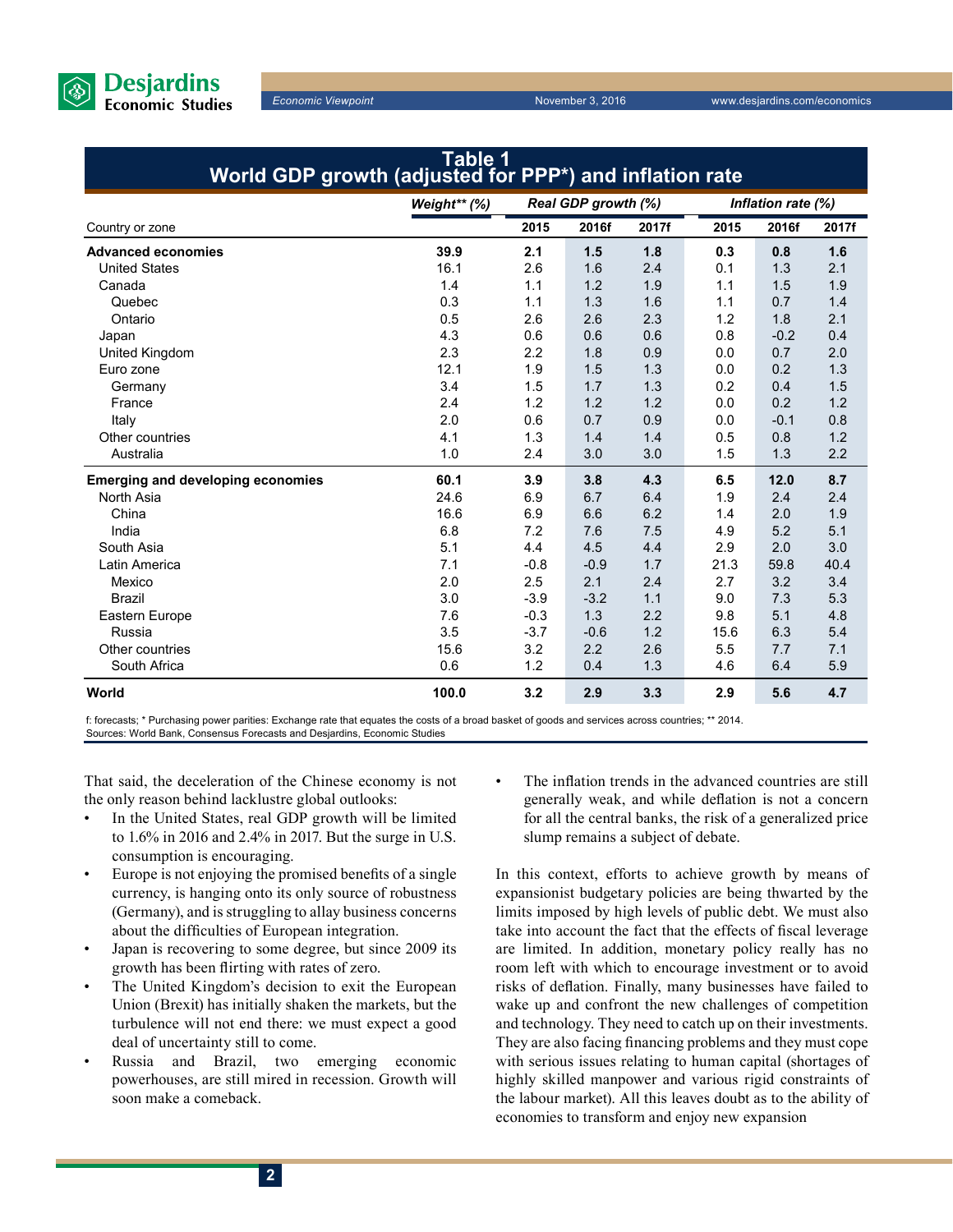**1.2 A brief economic history of the new millenium** 

On December 31, 1999, the transition to a new millennium was expected to trigger a huge computer glitch. If we all gave a sigh of relief in the morning of 2000, it was because we never suspected the multiple upheavals that have disturbed the global economic and financial balance since then.

#### **Information and communications technology (ICT)**

The speculative bubble of the end of the 1990s and beginning of the 2000s, and the bursting thereof, halted a good many economies in their tracks. But today, the technological shift caused by ICT is still leading to major transformations of business models. This manifests itself, in particular, in the unprecedented acceleration in the circulation of information. It has transformed the way financial markets operate, created possibilities of a new industrial revolution, and profoundly changed methods of consumption.

#### **Conflicts, protectionism and the costs of insecurity**

Geopolitical issues seem to be gaining importance since the beginning of the new millennium, with consequences difficult to measure, but clearly evident—on economic stability. Beyond the direct impact on U.S. GDP and the triggering of a long period of monetary easing, the events of September 2001 in particular have awakened protectionist tendencies, which have hit Canadian exporters especially hard (e.g. trade disputes, the Buy American Act and increased security constraints at the border).

#### **The 2008-2009 crisis, and failings of the financial system**

Highly accommodative monetary policies during the first half of the 2000 decade, deregulation and some embezzlement situations contributed to the creation of a real estate bubble in the United States, the subprime crisis and the financial meltdown in 2008–2009. This led to a deep recession in many economies. The severe disruptions of the interbank network contributed to credit tightening, impeding business investment that was already held in check by uncertain growth outlooks.

#### **The rise of China and the reorganization of production centres**

The 2000s decade was also characterized by exceptional growth in the emerging economies. China in particular comes to mind, which was granted membership in the World Trade Organization in 2001. The concentration of global capital flows towards the Middle Kingdom, which enjoyed extremely low production costs, intensified the deindustrialization of the advanced economies.

#### **European construction and instability**

The serious concerns generated by the state of affairs in Greece, Spain, Portugal and Italy caused confidence, and the European economy, to plummet. These problems also required costly support plans and sparked protests about a lack of political leadership in Europe. Considering that a cohesive and financially stable European economy is necessary to a balanced global economy, much remains to be done in order for it to reach its full potential.

#### **Environmental urgency**

It was during the 2000s that sustainable development principles were the subject of the greatest experimentation, both in terms of public policy and within businesses. The environmental impact of human activity demands major investments, which in turn depend on constant economic growth. All this creates a dilemma between economic imperatives and environmental imperatives.

To sum up, since the beginning of the 2000s we have seen:

- The bursting of several bubbles, casting doubt on the reliability of the global financial system.
- Historically low interest rates, the raising of which is all the more delicate because the monetary easing has been in effect over a long period of time.
- A very fast reorganization of trade and capital flows, destabilizing the very structure of the advanced economies.
- An environmental, demographic and technological turning point that requires considerable investment.
- To some extent, an opening of global markets, with the governance of that process being faulty, or insufficient.

So, in light of the events discussed above, the limpness of economic growth is worrisome, but not very surprising. It stems from far too many sources of instability and too little confidence. Because the globalization of the economy and of information has the effect of dispersing productivity gains and value-added creation around the world, we can no longer look forward to fast, short-term expansion as was seen in the past.

The economic policies or "rescue operations" that have been put in place since the beginning of the 2000s to support the real economy have been colossal in scope. Those interventions have been successful in containing the damage that otherwise could have been more severe, and escaping a generalized tip-over into deflation. However, despite numerous political actions designed to provide economic support, the real GDP of the western economies has not found its way back to a path of sustained growth. That is why calls for structural reforms are now proliferating. The time has come to transform economies in the direction of greater stability and predictability.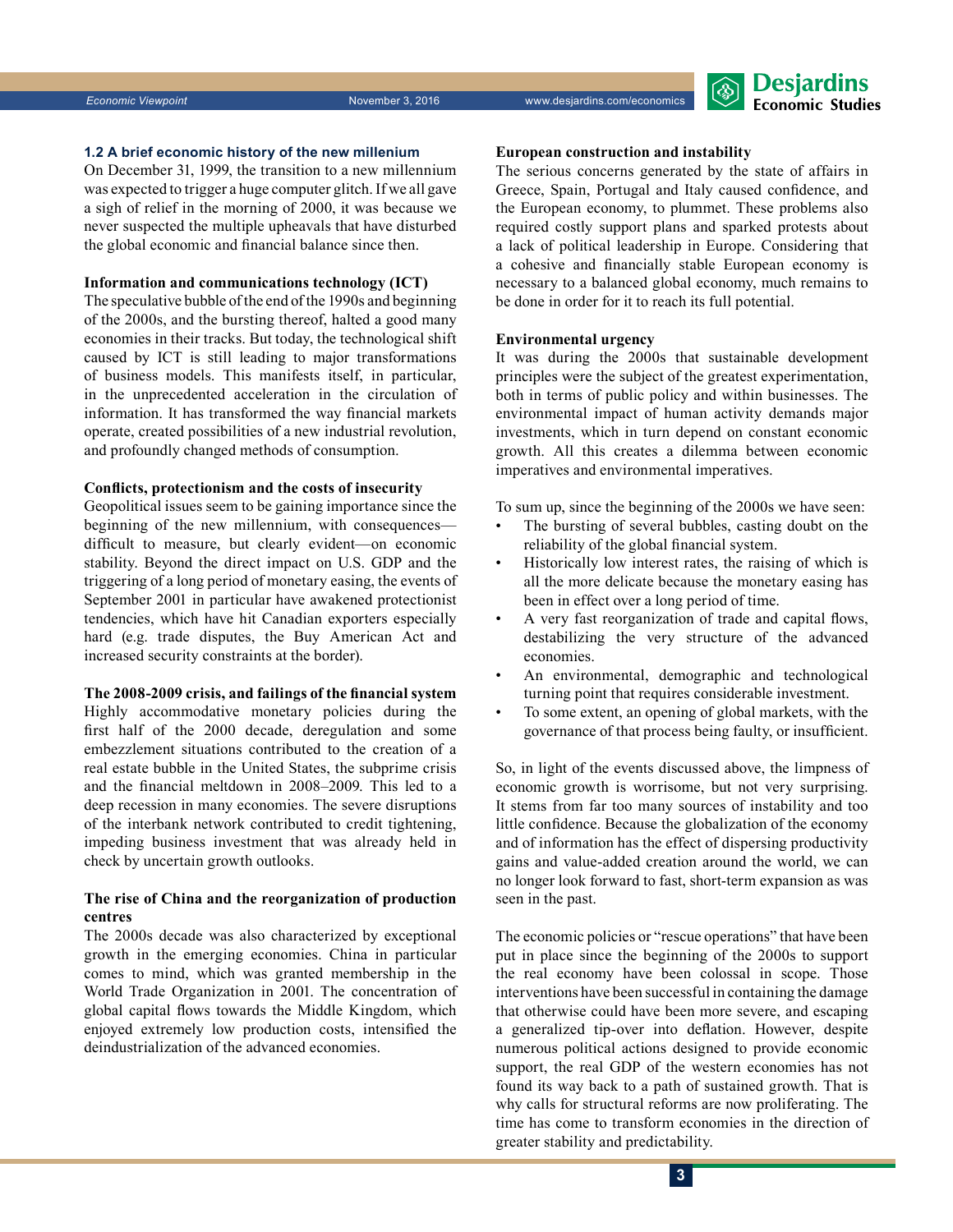

#### **2. GDP IS STILL A KEY INDICATOR FOR IDENTIFYING SOURCES OF GROWTH**

Economic growth is a statistical concept that is measured based on changes in real GDP. It is made up of consumer spending, business investment, government expenditures and net exports (exports minus imports). GDP serves as the basis for determining economic potential<sup>2</sup>, the level of output of an economy that is reached when its production capacity is put to full use. Whether or not the full potential is reached influences the use of two major tools for managing the economy: monetary policy and budget policy. The quality of those policies depends on a good understanding of the causes that underly variances between economic performance, and full potential.

#### **2.1 In search of economic efficiency to explain, understand and measure growth**

Having met for the first time in 1968 and published a famous report in 19723 , the Club of Rome has established the basis of the sustainable development imperative. Its principles are supported by a fundamental reality of economic analysis: the scarcity of resources and the necessity of using them in an optimal and responsible fashion. While it received much criticism, the report nevertheless did leave a legacy. The Club of Rome inspired the concept of "zero growth," which in turn stemmed from another economic law: that of the diminishing return on investment and the inevitable convergence of economies towards a stationary<sup>4</sup> condition. Today, with the accelerated globalization of the economy and the increasing weight of the emerging countries, debates on maintaining growth over the long term are once again on the agenda.

Sustainable long-term growth does not rule out the necessity of creating new wealth in the short term. Why is that?

- First, because the very functioning of the economy and of investment are tied to growth.
- Second, because the operation of government depends on the revenues derived from economic growth, without which it cannot produce new goods or public services, nor significantly reduce social inequalities, nor invest more in the multiple infrastructures that are necessary for the economy to function effectively.
- Finally, because the risks of negative growth would jeopardize the substantial investments that are needed to transform the economy and society.

So, building an economy with a view to long-term growth and sustainable development involves prospects of profit and growth. Here, the concept of quality growth is key. We must seek it out in the benefits of environmental technologies and social innovation, as well as in the infrastructures that contribute to the robustness and efficiency of an economy that is better able to withstand crises and the diverse instabilities of the global economy. In that sense:

- Political leadership and cooperation will play a greater role among the determinants of growth. In concrete terms, we are referring to the quality of institutions and consistency of policies, in order to reduce distortions that manifest themselves in the forms of red tape and hindrances to free enterprise, the circulation of information and market efficiency.
- It is difficult to achieve transformations without innovation or investment. In this context, we must encourage businesses to shore up their balance sheets in order to increase their long-term stability, better finance their investments and thus secure their growth.
- To protect themselves from systemic risks associated with globalization, economies must not only strengthen the pillars of their own domestic growth, but also rely on improved global governance, particularly when it comes to :
	- 1. The financial system, which will need to better reflect the actual economy.
	- 2. Trade agreements, which should be defined multilaterally.
	- 3. Sustainable development principles, which should enable the adoption by all economies of an environmental alignment that will favour more equitable competition.

<sup>2</sup> Potential GDP is a measurement of what an economy can produce in a hypothetical situation with reasonably full utilization of labour and capital, with a given level of knowledge and technological development.

<sup>3</sup> *The Limits to Growth* (Meadows Report), Donella Meadows, Dennis Meadows, Jørgen Randers and William W. Behrens III, 1972

<sup>&</sup>lt;sup>4</sup> The concept of diminishing returns is a law of economics according to which increasing the methods of production results in a smaller additional return. Using more methods of production makes it possible to make more intensive use of productive capacity and to increase the return. However, at a certain level of production capacity, further increases of production methods do not result in such fast growth of returns, to the point where production stagnates at its maximum potential.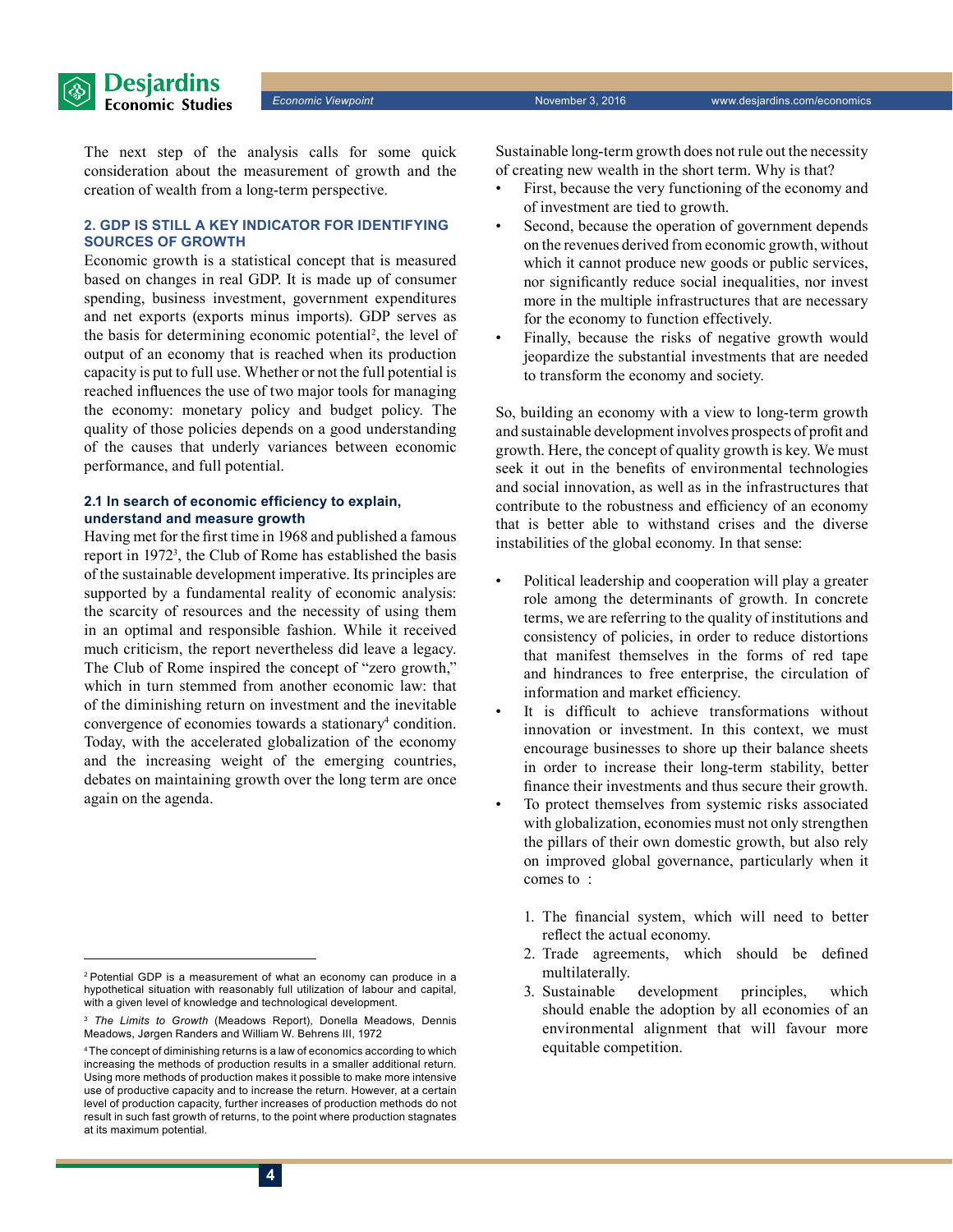

#### **2.2 Towards an optimal use of resources**

Given that globalization reduces the impact of national policies, the angle of attack for stimulating growth is narrow and therefore represents a real challenge. That cloud could have a silver lining: it requires that we reorient our thinking towards a form of organization that is more social, more environmentally friendly and, ultimately, more sustainable, yet that will get the job done. Taking on that challenge means aiming to achieve optimal use of the available resources. The idea is to put the economy on track towards maximum production and minimized use of resources, directly invoking the principles of sustainable development.

The second part of this Economic Viewpoint proposes a series of sustainable development indicators applied to Quebec; it would be advisable to include these more systematically with other indexes of economic performance. This could change the way we look at growth trends.

#### **SECOND COMPONENT**

#### **3.A FEW INDICATORS WITH WHICH TO MEASURE THE LONG-TERM TRAJECTORY OF THE QUEBEC ECONOMY**

#### **3.1 Some social development indicators Business investment and the standard of living**

As mentioned earlier, business investment has been dwindling since 2013. In Quebec, the volume fell below \$50 billion in 2014 and it almost reached the low of 2009. In 2015, its weight within GDP dropped back to where it stood in 2002. More specifically, business investment in intellectual products has diminished since 2011. This bodes ill, given that innovation and investment in intangible capital are the core of the current industrial and ecological revolution. In fact, Quebec is regressing in the field of research and development (R&D), whose share of GDP has also been trending downwards since 2006 (2.7% in 2006 versus 2.3% in 2013). In 2013, according to the Institut de la Statistique du Québec, that share in the G7 countries was, on average, 2.6% (graph 1).

This issue relates first and foremost to the ability of the Quebec economy to improve its productivity. Over the past fifteen years, Quebec's productivity has failed to catch up with the Canadian average.<sup>5</sup> The impact on worker





compensation and on households' disposable income is direct. In general, the lack of momentum in R&D and innovation compromises growth in the standard of living. We must also keep in mind that Quebec's ability to take its place among world leaders in scientific and technical progress, and thereby maintain its competitiveness, is at stake here.

#### **Economic dependency: a hindrance to social progress**

The economic dependency ratio rarely attracts much attention.6 Yet, it has been growing in Quebec since the beginning of the 2000s. The gap between Quebec and Canada as a whole widened in 2012 (graph 2). If we take this as a measurement of the application of social measures, that increase is not a very positive sign of social progress.



<sup>5</sup> In 2015, labour productivity in Quebec was \$56.20 per hour worked, versus \$63.96 in Canada. Source: *Productivité et prospérité au Québec 2015*, Centre sur la productivité et la prospérité, HEC Montréal. [http://cpp.hec.ca/](http://cpp.hec.ca/wp-content/uploads/2016/01/PP_2015_01_BILAN.pdf) [wp-content/uploads/2016/01/PP\\_2015\\_01\\_BILAN.pdf](http://cpp.hec.ca/wp-content/uploads/2016/01/PP_2015_01_BILAN.pdf) 

<sup>&</sup>lt;sup>6</sup> The economic dependency ratio is the ratio of government transfer payment dollars for every hundred dollars of total employment income in a given region.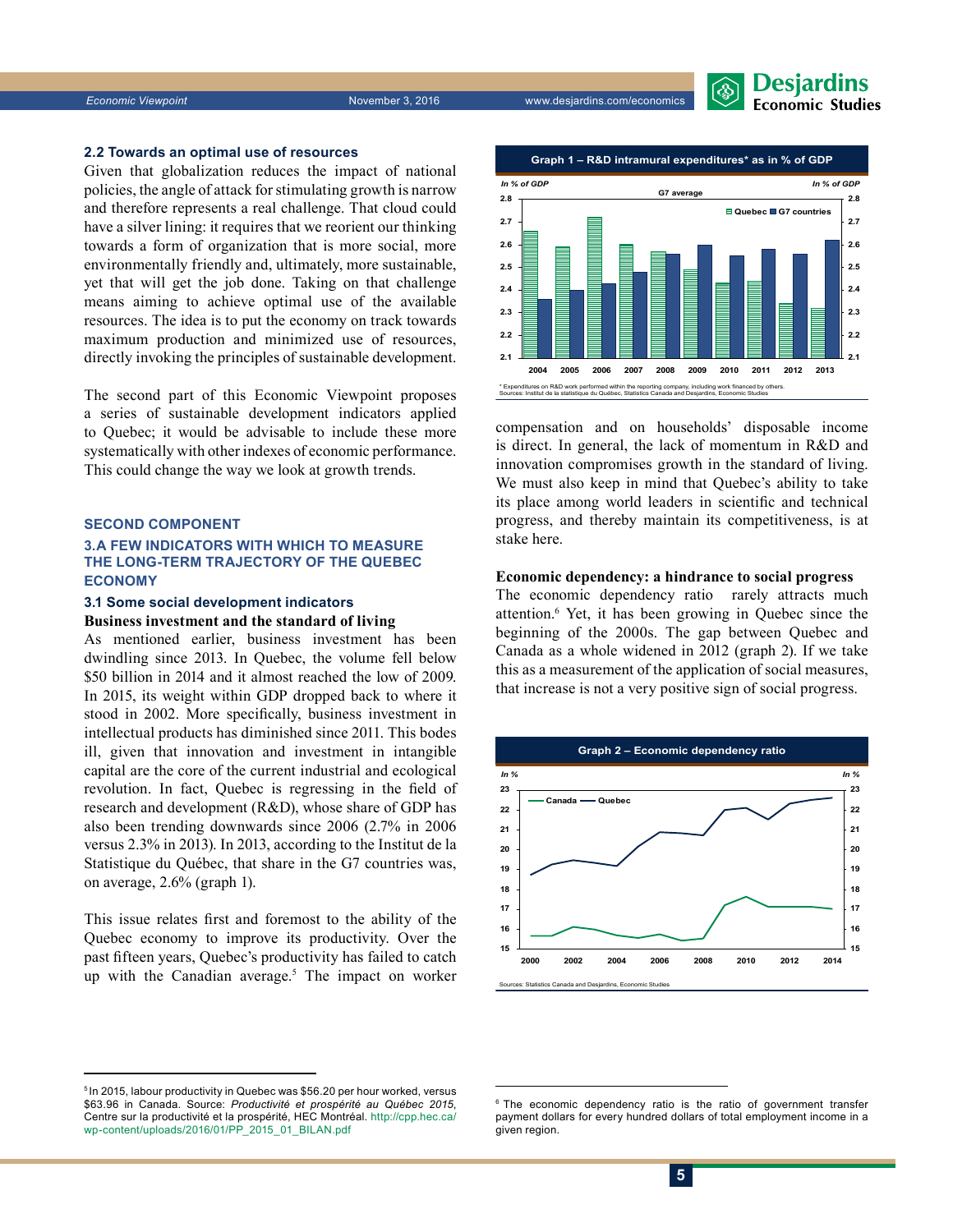

The Gini coefficient, which measures income inequality, shows that both Canada and Quebec saw after-tax income inequalities grow during the 1990s, and reach a relatively stable level from 2004 onwards (graph 3). Canada ranks relatively well in terms of income equality, compared with other developed countries. However, according to the OECD, income inequalities are higher in Canada than in Scandinavian countries, for example. Generally speaking, social inequalities are a sign of under-optimization of available resources.



#### **School drop-outs and employability**

In the medium and long terms, poverty is clearly linked to the level of education. Quebec's school drop-out rate is problematic, even though it has improved in recent years. The annual rate of students leaving school with no qualification or diploma was 15.3% in 2012-2013 (table 2). Apart from the human consequences, this issue has bearings on the availability of a skilled labour force. The issue is all the more worrisome in that population growth was limited to 0.5% in 2015, and this will undeniably exert pressure on the labour force. At a time when international competition and mobility of capital have increased, downwards pressure on the labour force does not automatically mean that the

#### **Table 2 – Quebec : School drop-outs**

|           | Annual rate of students leaving school<br>without a diploma or qualifications |             |       |  |  |  |  |
|-----------|-------------------------------------------------------------------------------|-------------|-------|--|--|--|--|
|           | <b>Total</b>                                                                  | <b>Boys</b> | Girls |  |  |  |  |
| 2007-2008 | 20.3                                                                          | 25.2        | 15.6  |  |  |  |  |
| 2008-2009 | 18.4                                                                          | 22.6        | 14.3  |  |  |  |  |
| 2009-2010 | 17.4                                                                          | 21.5        | 13.6  |  |  |  |  |
| 2010-2011 | 16.2                                                                          | 20.1        | 12.6  |  |  |  |  |
| 2011-2012 | 16.2                                                                          | 19.8        | 12.9  |  |  |  |  |
| 2012-2013 | 15.3                                                                          | 18.8        | 11.9  |  |  |  |  |
|           |                                                                               |             |       |  |  |  |  |

Source: Ministère de l'Éducation et de l'Enseignement supérieur, Quebec

employment rate will head up. Based on the needs of the labour market, employability will depend on developing skills and competencies.

Quebec business needs skilled labour, so we have to get young people to finish high school and encourage them to earn their diplomas. This issue was made very evident in two previously published studies.<sup>7</sup>

Recent years have seen a proliferation of initiatives to reduce the dropout rate. These go beyond government action: the business world and the community have gotten involved, too. The energy invested in increasing school retention and fostering student success must also be considered when the time comes to evaluate an economy's growth. Getting young people to finish high school and encouraging them to go on to college and university will increase their participation in the labour market and will help combat inequality and poverty. Education is an asset in and of itself, in terms of quality of life, employability and income, and in terms of the economy as a whole.

#### **Demographics and the size of the economy**

The year 2011 marks a turning point in Quebec's demographic situation. It was in that year that the population below the age of 15 became smaller than the population of those aged 65 and up. We know that since 2014, the population of working age has been shrinking (graph 4). Since the fertility rate is still below the threshold of population renewal, the size of the economy and its long-term potential hang in the balance. Technology can help increase productivity. However, the competition always ends up acquiring the same technology,



7 Desjardins, Economic Studies, *The challenge of sustainable prosperity*, 2011, 84 pages. [https://www.desjardins.com/ressources/pdf/dfp2011-e.](https://www.desjardins.com/ressources/pdf/dfp2011-e.pdf?resVer=1385156098000) [pdf?resVer=1385156098000](https://www.desjardins.com/ressources/pdf/dfp2011-e.pdf?resVer=1385156098000) and *For a more entrepreneurial and prosperous Quebec*, 2014, 102 pages. [https://www.desjardins.com/](https://www.desjardins.com/ressources/pdf/de2014s-e.pdf?resVer=1398184629000) [ressources/pdf/de2014s-e.pdf?resVer=1398184629000](https://www.desjardins.com/ressources/pdf/de2014s-e.pdf?resVer=1398184629000) [summary] Full version in French Pour un Québec plus prospère et plus entrepreneurial, 2014, 102 pages. [https://www.desjardins.com/ressources/pdf/de2014-f.](https://www.desjardins.com/ressources/pdf/de2014-f.pdf?resVer=1401906860000) [pdf?resVer=1401906860000](https://www.desjardins.com/ressources/pdf/de2014-f.pdf?resVer=1401906860000)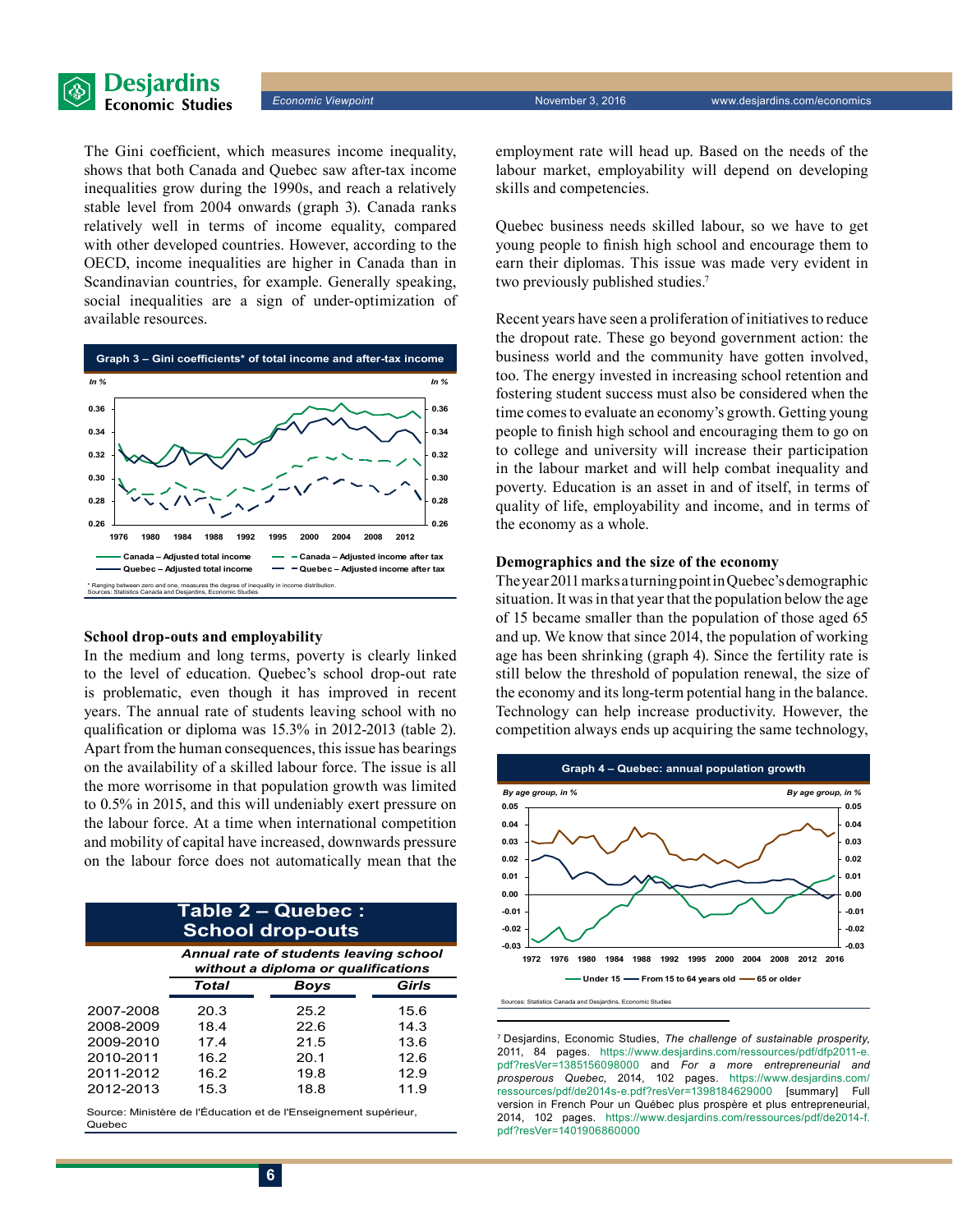

so ultimately there is always a limit to the promises of a new technology. Moreover, total population growth and and labour force growth are always a strong foundation for economic attractiveness and performance in the long term.

#### **Looking at the present to determine the future**

The indicators discussed above are not new. However, they should be taken into consideration, given that their improvement is crucial to the performance of the economy and to its ability to participate in social progress. The transition towards an economy that is more sustainable and, in particular, more respectful of the environment entails major investments in both the private and public sectors. This is the conclusion that the OECD arrives at by defining the parameters of "green growth:"

"Green growth is the means by which the current economy can make the transition to a sustainable economy. It involves promoting growth and development while reducing pollution and greenhouse gas emissions, minimising waste and inefficient use of natural resources, maintaining biodiversity, and strengthening energy security. It requires further "decoupling" of environmental impacts from economic growth, and greening of consumption and production patters [sic], while reducing poverty and improving health and jobs prospects. Green growth means making investment in the environment a new source of economic growth." 8

#### **3.2 Change indicators that often "slip below the radar" Greenhouse gas emissions**

From an environmental perspective, there is one considerable advantage that Quebec enjoys. Naturally, that is hydroelectricity, a clean and renewable source of energy. Moreover, the province's greenhouse gas emissions per capita are in fact the lowest in Canada:  $10.1$  tonnes of  $CO<sub>2</sub>$ equivalent in 2013, a level that has been clearly falling since 2003 and that now stands below where it was in 1990  $(12.8)$ .<sup>9</sup>

Canada also far exceeds the energy intensity of the United States, France or the United Kingdom, to name just a few countries (graph 5). While Canada's climate and its industrial structure (heavily reliant on the exploitation of natural resources) are very energy intensive and account for the high energy consumption, those facts mean that in the medium long term, Canada must confront the necessity

<sup>8</sup>*OECD and Green Growth, OECD,* 



of reducing that gap. Environmental efficiency is tending to become a new standard of competitiveness, and the increasing pressures of global demand will force us to use energy more sparingly. This will impose, beyond the possible adoption of environmentally friendly technologies, major transformations of our production and consumption methods.

#### **Water consumption**

Quebec and Canada enjoy another significant advantage: freshwater resources.10 The data on internal renewable freshwater resources show that such resources amount to around  $80,000$  m<sup>3</sup> per capita in Canada,<sup>11</sup> compared with  $8,222 \text{ m}^3$  for the OECD member countries,  $8,836 \text{ m}^3$  for the United States, around  $21,000 \text{ m}^3$  for Australia, 2,980 m<sup>3</sup> for the euro zone, and  $5,926$  m<sup>3</sup> for the world average. Such abundance could trigger higher personal consumption. That consumption was at  $1,015 \text{ m}^3$  per capita in Canada in 2013, which compares poorly with an average assessed at 310 m<sup>3</sup> for Germany, for instance.

In Canada, approximately 25% of water withdrawals are used by the residential sector and 44% by the industrial sector. The percentages in Quebec are similar, but it loses around 10% of its withdrawals in the distribution process (versus a Canadian average of  $5.5\%$ ).<sup>12</sup> These consumption data provide business opportunities for Quebec firms that already possess expertise in the rehabilitation and restoration of drinking water distribution infrastructures.

<http://www.oecd.org/greengrowth/44273385.pdf>

<sup>9</sup> Source: *GHG Emissions, Provincial and International Peers, 2013 (tonnes*  of CO<sub>2</sub> equivalent per capita). OECD, Environment and Climate Change Canada and The Conference Board of Canada. [http://www.conferenceboard.](http://www.conferenceboard.ca/hcp/provincial/environment/ghg-emissions.aspx) [ca/hcp/provincial/environment/ghg-emissions.aspx](http://www.conferenceboard.ca/hcp/provincial/environment/ghg-emissions.aspx)

<sup>10</sup>*Desjardins Economic Studies, "Water: abundant, and scarce." Economic Viewpoint, April 14, 2016, 10 pages.* [https://www.desjardins.com/](https://www.desjardins.com/ressources/pdf/pv1604e.pdf?resVer=1460641972000
) [ressources/pdf/pv1604e.pdf?resVer=1460641972000](https://www.desjardins.com/ressources/pdf/pv1604e.pdf?resVer=1460641972000
)

<sup>11</sup> Source: *World Development Indicators, Renewable internal freshwater resources per capita* (cubic meters), Data for 2014, World Databank, World Bank<http://data.worldbank.org/indicator/ER.H2O.INTR.PC>

<sup>12</sup> Source: *Water withdrawals by use, Canada*, 2013 (% of total withdrawals), Statistics Canada, Conference Board of Canada. [http://www.](http://www.conferenceboard.ca/hcp/provincial/environment/water-withdrawals.aspx) [conferenceboard.ca/hcp/provincial/environment/water-withdrawals.aspx](http://www.conferenceboard.ca/hcp/provincial/environment/water-withdrawals.aspx)